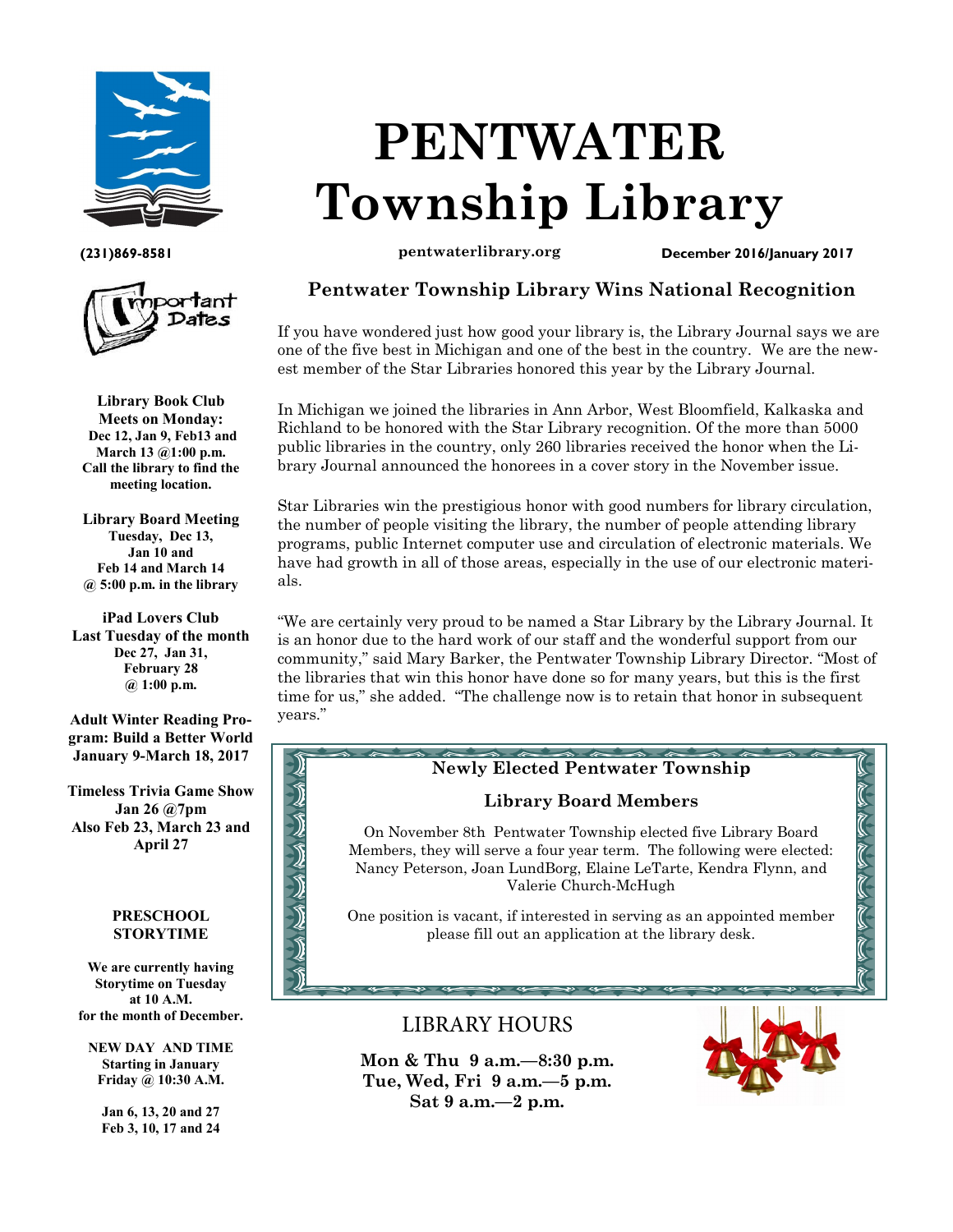#### **Story Time at the Library**

Pentwater Township Library is delighted to offer Preschool Story Time to your children. This early literacy program is a valuable resource for your child's cognitive and reading development. Lenee Anderson, on the library staff, is an experienced Pre-School teacher, having taught for 14 years at the Sparta Cooperative Preschool. She has taken continuing education classes to enrich the skills she brings to storytelling and craft-making.



During Story Time children hear a story that may include sounding out words: sounds of animals, rhyming, clapping to words. They may engage in movement and finger play. Craft time opens their

creativity and allows them to paste and cut and draw and write. It is fun to watch the children get actively involved and socialize and grow over the weeks and months of the year.

Preschool Story Time is currently offered on Tuesdays at 10:00 A.M. .Starting in January it will be held on Fridays at 10:30 A.M. (and no longer on Tuesdays). We offer this new option with the hope to accommodate the children who attend preschool Monday through Thursday.

#### Special Thanks

We would like to say a special thanks to our area businesses and lovely patrons for special help, gifts and sponsorships.

Our Summer Teen Reading Program is a success because of our area business, big hugs and grateful wishes to you all!

Village Grounds for coffee beans, that make the best coffee!

Fudge & Frosting for wonderful treats, from cookies, and fudge! They never forget about our patrons.

Cosmic Candy for always remembering us with fresh popped corn for movie times.

Elaine Curtis, for all the beautiful flower arrangements throughout the year.

Mike Graham for keeping the  $\mathsf{\mathsf{C}}$ staff supplied with chocolates.

John Jobes for helping out with special treats and fresh fruit.



#### DONATIONS IN MEMORY OF LOVED ONES

**Donations in memory of Frances Riley: from Mary Pestel, Rhonda Whitenack, Linda Calhoun.**



**Donations in memory of Hildegard Montgomery from: Becky Baker, Madelon Heywood, Audrey Baker, James & Susan Brady, May Wakabayashi, Stephen & Jeanne Lewis, Donna & Quintus Renshaw, Linda Larsen, Sandra Gibson, Cleone Miller, Peggy Bohl, Karen Wolfe, Robert & Mary Andres, Collin Small, Gertrudis Bergsten, John Melick, Anne Kirkland, Richard Baker Jr. and Eileen Harrison.**

**Donations in memory of Ed Pierce from Edwin Joba and Thomas Scott.**

**Bass Lake Property Owners donated in memory of James Brendemull, Shirley Fitch, Ashley Gannett, Dick Gunter, Gene Kinser, Helen Klein, Jim Miller, Eugene Pepich, Colleen Plummer, Bob Rensi, Francis Riley and Walter Whitcome.**

**Engadine (Inky)Decker donated in memory of Walter Ligon.**

**Paula McCallister donated in memory of Katherine Kimbull.**

**Garrison Park Association donated in memory of Betty Winn Fuller and Eleanor Jane Lillian Wehrman.**

**Elaine Curtis donated in memory of Marshal Anderson.**

**An annual gift was received from Jane Paine.**

**A donation from Rise Rasch in memory of Patricia Belt.**

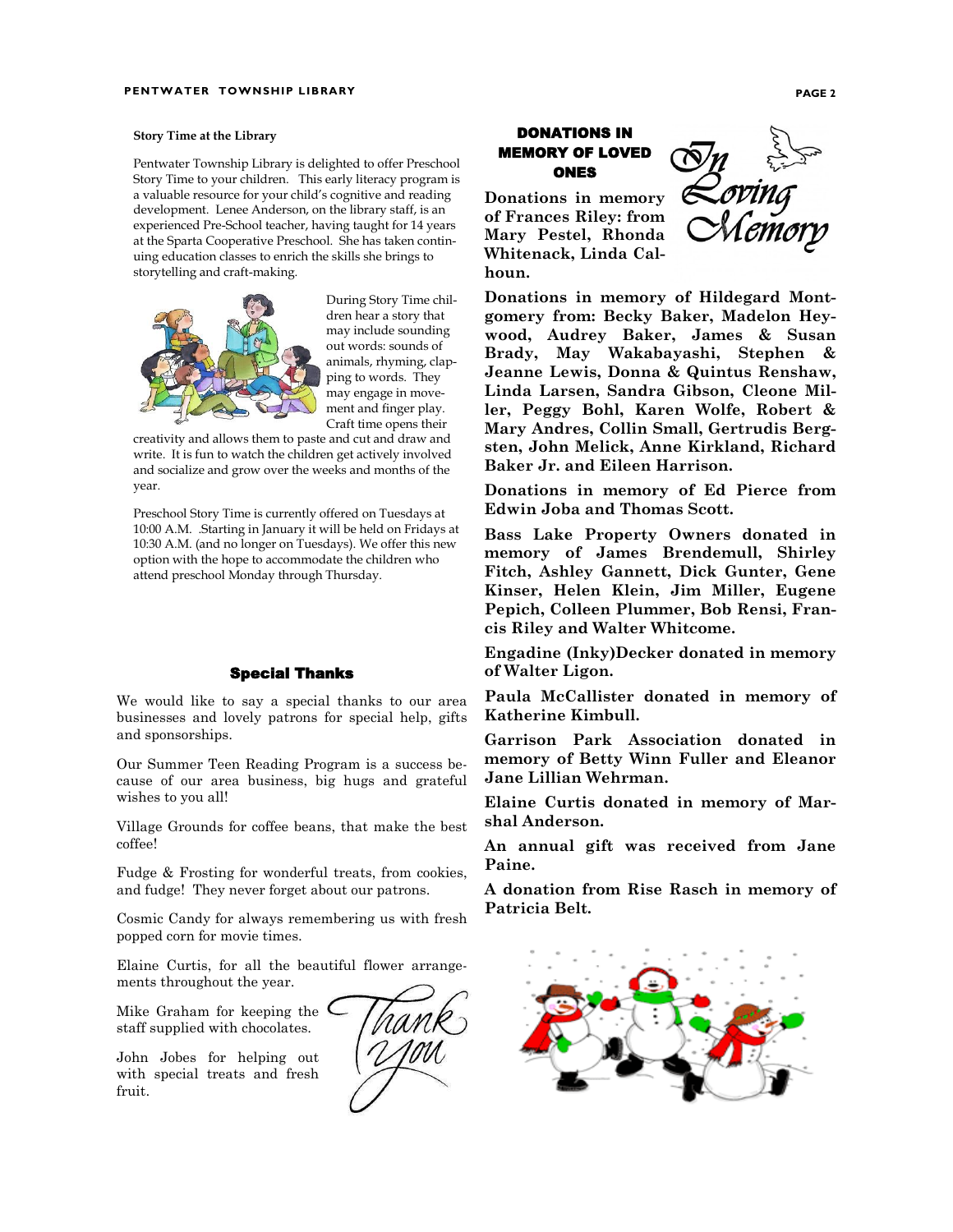#### New Event: Timeless Trivia Game Show

Join the fun at the Pentwater Township Library, on Thursday, January 26 @ 7p.m. We are starting a new event called Timeless Trivia Game Show.

We will have three teams of 4 adults compete for a prize and enjoy a trip down memory lane with this trivia game. We will have our host Alexandria Trebec MC the event and the winning team will have their names on a trophy for the month. Plans are to have a

total of four events during the slower winter months starting on January 26, then February 23, March 23, and April 27 all on Thursday evenings at 7 p.m. Each month there will be a different theme. January's theme is Advertising Slogans, Jingles and Taglines. You can create your own team of four or simply sign up and be placed on a team. You must make a reservation to be placed on a team to play. We only have room for a total of 12 players, so we will also have a list for standbys in case there is a cancelation.

Adult Winter Reading Program: Build a Better World

The reading program for adults starts on January 9th, 2017 and ends on March 18, 2017 at 2p.m. To sign up go to the front desk at the library and receive a Bingo Card, read or listen to books from the library (e-books and e-audio also can be used). Write down the title and author. Using the theme "Build a Better World", each row on the Bingo Card has an act you can do to help build a better world (we have a list at the desk to help you think of some great ones). Complete a row horizontally, vertically or diagonally by reading 4



different genres and completing one better world act. When complete, turn everything in at the front desk! This year we are also doing a Blackout Bingo with 20 books read, and 5 "Build a Better World Acts". We will have weekly prizes, a Grand Prize Winner and a Blackout Bingo Winner. If you questions, just ask at the front desk.

### **New Book Titles, DVD's and Audio Books**

#### *Non Fiction*

Window 10: Step by Step iPad and iPhone Tips and Tricks The Book of Joy by the Dalai Lama The House of 20,000 Books by Abramsky *Fiction* Moonglow by Chabon The German Girl by Correa Treason by Gingrich Swing Time by Smith

Miss Jane by Watson

When All the Girls Have Gone by Krentz



#### *Audio Books*

No Man's Land by Baldacci Chaos By Cornwell Turbo Twenty-Three by Evanovich *DVDs* Wild Oats Meddler Fastball Blood and Glory: Civil War in Color